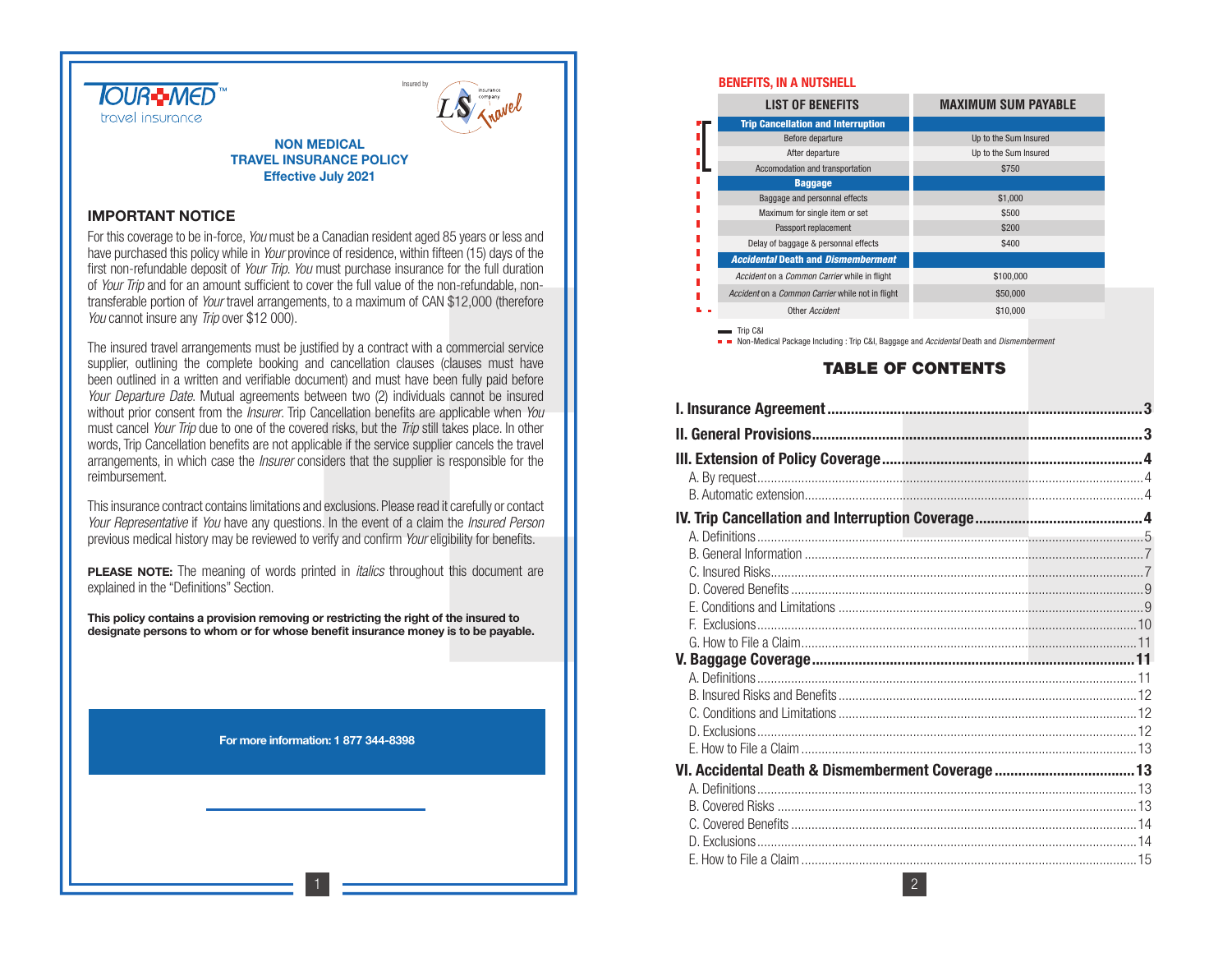#### **I. INSURANCE AGREEMENT**

After consideration and acceptance of the application for insurance You have completed and after receipt of the required premium, subject to the eligibility and insurability terms and conditions of the policy, the *Insurer* will reimburse the eligible covered expenses and loss resulting from an insured risk occurring during the *Policy Period* which exceed any other benefit You would be entitled to under a government program, compensation fund, all other insurance plans in force, or from any other third party.



President and CEO Vice President, Operations



Nicolas Moskiou of LS-Travel Insurance Company of LS-Travel Insurance Company

#### **II. GENERAL PROVISIONS**

- 1. This policy is issued on the basis of information in Your Travel Insurance Confirmation. When completing the application, Your answers must be complete and accurate. In the event of a claim, the Insurer may review the medical history of the Insured Person.
- 2. Coverage will be null and void if a cheque is not honoured for any reason, or if credit card transactions are not accepted. Premiums are subject to change without notice.
- 3. The *Insured Person* authorizes the *Insurer* to obtain his/her medical records and any other information the *Insurer* may deem necessary from any entity including *Physicians*, health organizations, insurance companies and government authorities, and commits to signing an authorization allowing the *Insurer* to obtain those information in the event of a claim. Without this authorization, the *Insurer* reserves the right to deny a claim.
- 4. Should it be determined that the *Insured Person* was not eligible for coverage, the *Insurer* retains the right of recovery for all and any amount paid for in good faith to the benefit of the Insured Person. Administrative expenses incurred by the Insurer to recover such sums are also payable by the Insured Person.
- 5. In the event of payment of benefits under this policy, the *Insured Person* gives the *Insurer* the right to exercise, by subrogation, all of his/her rights of recovery against any third party. The *Insurer* will be entitled to a full recovery for all payments made in respect of the insured event. In accepting this policy, the *Insured Person* agrees to produce all documents required and to do what is necessary within his/ her power to secure such rights to the *Insurer*. Lack of compliance and cooperation from the Insured Person may result in denial of claim.
- 6. In the event of a claim, required documentation must be received no later than 90 days after You return to Your province of residence from Your Trip. Any fees for the completion of medical certificates or claims forms are not covered by the Insurer.
- 7. All benefits are payable in Canadian currency to You or Your estate, if You are deceased. The *Insurer* may elect to pay benefits in the currency of the country where the charges were incurred. In all cases, the exchange rate used for conversion is the exchange rate in effect at the date the expenses were incurred.
- 8. Unpaid benefits under this policy shall not bear interest.
- 9. This policy will not substitute for any other coverage that would have been in effect and would have reimbursed expenses incurred if this travel insurance was not in effect (such as a group insurance plan, insurance from a credit card, home insurance, general liability or multi-risk insurance, compensation fund), in which cases this insurance acts as second payer. Moreover, this policy will not reimburse losses for which a credit was offered by the supplier (whether You accepted it or not).
- 10. There will be no coverage or payment of benefits under this policy if the *Insured Person* receives compensation from a third party for claims made under this policy. You may not claim or receive, from all the parties involved, more than 100% of the loss arising from an insured event. The *Insurer* could, at its discretion, coordinate the benefit payments from all available sources, to a maximum of the largest amount payable by each source.
- 11. In the event of payment of benefits, the *Insured Person* gives the *Insurer* the right to exercise, by subrogation, all of his/her rights of recovery against any third party. The *Insurer* will be entitled to a full recovery for all payments made. The *Insured Person* agrees to produce all documents required and to do what is necessary within his/ her power to secure such rights to the *Insurer*. Lack of compliance and cooperation from the *Insured Person* may result in denial of claim.
- 12. Notwithstanding any other provision herein contained, this contract is subject to the statutory conditions in the Insurance Act respecting contracts of accident insurance.
- 13. Every action or proceeding against an insurer for the recovery of insurance money payable under the contract is absolutely barred unless commenced within the time set out in the Insurance Act. All legal actions must take place in Your province of residence.
- 14. All policy provisions stated herein are per individual for the *Policy Period*.
- 15. The benefits of this policy cannot be assigned to a third party without the *Insurer's* written authorization.
- 16. In the event of a dispute over the reimbursement of a claim, You must request in writing that the revision committee reassess the claim before taking any legal action. The request must be sent in writing 30 days of the receipt of the written position from the *Insurer*. The committee will take into consideration all pertinent information provided and a decision, based on the insurance policy provisions and conditions, will be rendered in writing within thirty (30) days of the receipt of the revision request.

Send requests for claim revision to: **CLAIMS REVIEW COMMITTEE**

#### **LS-Travel, Insurance Company**

247, Thibeau Blvd, Trois-Rivières, Quebec G8T 6X9

#### **III. EXTENSION OF POLICY COVERAGE**

#### **A. BY REQUEST**

 To extend the Policy Period, You must contact Your Representative or the Insurer during normal business hours prior to the *Expiration Date* and pay the additional premium applicable. The additional premium payable is based on the difference between the original premium and the total premium for the entire extended *Policy Period*. Coverage cannot be extended after the policy Expiration Date.

**NOTE:** The *Insurer* reserves the right to allow or deny extended coverage on a case-bycase basis.

#### **B. AUTOMATIC EXTENSION**

The Policy Period will automatically be extended for up to 72 hours at no extra charge for a delay considered to be beyond Your control (e.g., Accident, Vehicle breakdown, flight delay, hospitalization).

#### **IV. TRIP CANCELLATION AND INTERRUPTION COVERAGE**

Please refer to *Your Travel Insurance Confirmation* to determine the chosen coverage amount.

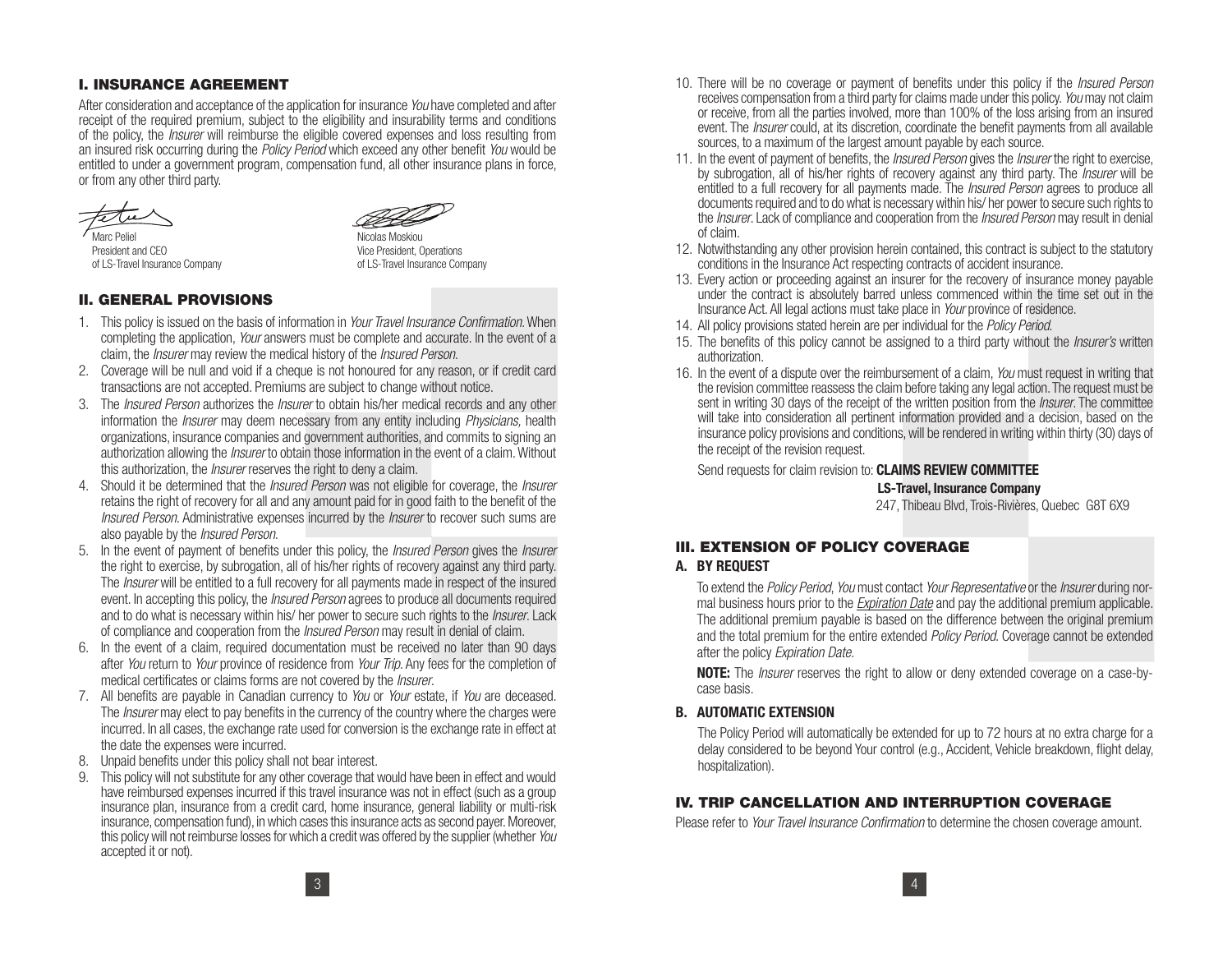## **A. DEFINITIONS**

*"Accident/Accidental"* - Unintentional and unexpected bodily harm occurring as a result of a sudden external action involving an impact.

*"Caregiver"* - Means a permanent, full-time person entrusted with the care of Your Children and who cannot reasonably be replaced in their absence.

#### *"Change"* - Means any of the following alteration or deterioration of Your health status:

1) onset of new and/or more frequent Symptoms; or

- 2) You have received a new diagnosis; or
- 3) You have been hospitalized, or other than routine. You have sought consultation from a Physician, You have undergone examinations or tests for the purpose of establishing a diagnosis; or
- 4) Your Treatment has been modified; You have been prescribed a new medication and/or a medication has been stopped and/or the dosage and/or the frequency of an existing medication has increased or decreased (Exceptions the routine adjustment of Coumadin, Warfarin or insulin and the change from a brand name medication to a generic brand medication of the same dosage).

*"Children"* - Means Your sons and daughters aged between 3 months and 21 years on the Departure Date, who are unmarried and dependent on You for support.

*"Common Carrier"* - Means an entity licensed to carry paying passengers by land, water or air.

*"Departure Date"* – Means the date on which You are scheduled to start Your Trip as shown in Your Travel Insurance Confirmation (using the local time at Your Canadian address).

*"Departure Point"* - Means the city You depart from on the first day of Your Trip.

*"Effective Date"* – For Trip Cancellation and Interruption is the date the application and the full premium payment are received by the *Insurer. Effective Date* for Baggage and *Accidental* Death and Dismemberment coverage is Departure Date.

*"Emergency"* - Means a sudden and unforeseen Medical Condition that requires immediate Treatment. The Emergency must be so disabling as to cause a reasonable person to delay, cancel, or interrupt their *Trip.* 

*"Expiration/Expiry Date"* – Means the earliest between, either, 11:59 pm on the day indicated as Expiration Date on the Travel Insurance Confirmation, the date You return to Your province of residence or the date of the event that caused the claim under this policy if Your Trip is cancelled before Departure Date.

*"Immediate Family"* – Means Your Spouse, parents, parents-in-law, grandparents, Children, grandchildren, brothers, sisters, brothers-in-law, sisters-in-law, sons-in-law and daughters-inlaw.

*"Insured Person"* – Means each person mentioned on the Travel insurance Confirmation, Your Travelling Companion, Your Immediate Family, Your host at destination, a Caregiver or a Key employee.

*"Insurer"* - Means LS-Travel Insurance Company (A 100% owned Humania Assurance Inc. subsidiary).

*"Key Employee"* - Means an employee of a business You own, whose presence is critical to the ongoing affairs of Your business during Your absence.

*"Medical Condition"* - Means any disease, sickness or Injury (including Symptoms of undiagnosed conditions).

*"Physician"* – Means a person (who is not You or a member of Your Immediate Family or Your Traveling companion), licensed to prescribe and administer medical Treatment in the jurisdiction where the services are provided. A Physician does not include a naturopath, homeopath or acupuncturist.

*"Policy Period"* - Period between the Effective Date and the Expiration Date of the policy.

*"Representative"* - Any legal entity or person authorized by the Insurer to sell this insurance and accept premium payments.

*"Schedule Change"* - Means the later departure of an airline carrier causing You to miss Your next connecting flight via another airline carrier (or connecting cruise ship, ferry, bus or train), or the earlier departure of an airline carrier rendering unusable the ticket You have purchased for Your prior connector flight via another airline carrier (or connecting cruise ship, ferry, bus or train). Schedule Change does not mean a change resulting from a supplier default, strike or a labour disruption, nor a *Schedule Change* between two flights operated by the same airline carrier.

*"Stable and Controlled"* - Means any Medical Condition for which all the following statements are true:

- 1. There has not been a new diagnosis, any new Treatment prescribed or recommended, or Change(s) to existing *Treatment* (including a stoppage in *Treatment*), and
- 2. There has not been any *Change* to any existing prescribed medication (including an increase, decrease, or stoppage to prescribed dosage), or any recommendation or starting of a new prescription medication (**Exceptions** the routine adjustment of Coumadin, Warfarin or insulin and the change from a brand name medication to a generic brand medication of the same dosage); and
- 3. There has not been any new, more frequent or more severe Symptoms, and
- 4. There has not been any hospitalization or referral to a specialist, and
- 5. There has not been any medical exam, investigative testing or test results showing deterioration; and
- 6. There has not been any Treatment recommended, planned or not yet completed, nor any outstanding test results.

All of the above conditions must be met for a Medical Condition to be considered Stable and Controlled.

"**Symptom**" - Means pain, feeling, weakness, sensitivity felt by the *Insured Person*.

*"Travel Insurance Confirmation" -* Means the document the Insurer sends You confirming Your insurance policy details based on the information You have provided in Your policy application.

*"Travelling / Travel Companion" -* Means the person with whom You are sharing travel arrangements and prepaid accommodation and that is named so in the Travel Insurance Confirmation (maximum 3 persons, other than Your Immediate Family member).

*"Treatment"* - Means a procedure prescribed, performed or recommended by a Physician for a Medical Condition, including but not limited to prescribed medication (including medication prescribed "as needed"), investigative testing and surgery.

*"Trip"* - Means a trip taken by You during the Policy Period.

*"You" and "Your"* - Each person named on the Travel Insurance Confirmation and who is covered under the policy.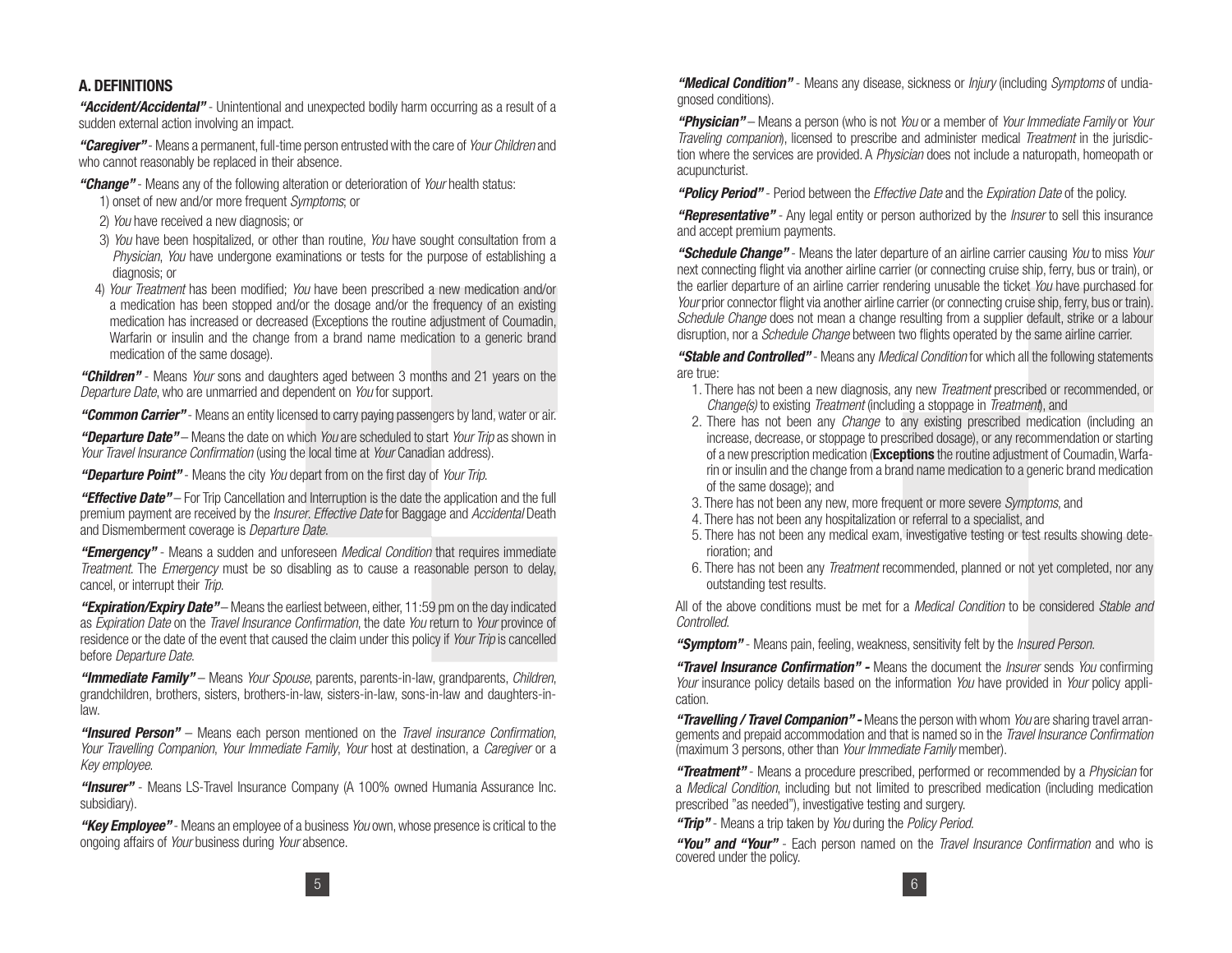## **B. GENERAL INFORMATION**

For this coverage to be in-force. You must be a Canadian resident under 86 years of age and have purchased this policy while in Your province of residence, within fifteen (15) days of the first non-refundable deposit of *Your Trip. You* must purchase insurance for the full duration of *Your* Trip and for an amount sufficient to cover the full value of the non-refundable, non-transferable portion of Your travel arrangements, to a maximum of CAN \$12,000 (therefore You cannot insure any Trip over \$12 000).

The insured travel arrangements must be justified by a contract with a commercial service supplier, outlining the complete booking and cancellation clauses (clauses must have been outlined in a written and verifiable document) and must have been fully paid before Your Departure Date. Mutual agreements between two (2) individuals cannot be insured without prior consent from the *Insurer*. Trip Cancellation benefits are applicable when You must cancel Your Trip due to one of the covered risks, but the *Trip* still takes place. In other words, Trip Cancellation benefits are not applicable if the service supplier cancels the travel arrangements, in which case the Insurer considers that the supplier is responsible for the reimbursement.

Trip Cancellation coverage reimburses You for covered benefits You incur for Trips cancelled before Your Departure Date. Trip Interruption coverage reimburses You for covered losses You incur for Trips that are interrupted or delayed after Your Departure date.

Following the cancellation or interruption of a *Trip, You* are entitled to a reimbursement of losses incurred according to:

- The Insured risks outlined below; and
- The maximum amount of each insured benefit: and
- The maximum amount indicated on *Your Travel Insurance Confirmation*.

The Trip Cancellation and Interruption coverage starts when You are named on Travel Insurance Confirmation and when Your full premium has been paid.

The Trip Cancellation and Interruption coverage ends on the earliest of:

- a) the date You return to Your province of residence;
- b) the date on which You are scheduled to return to Your Departure Point, and

c) the date of the cause of cancellation, if Your Trip is cancelled before Your Departure Date. Your premium can only be refunded:

a) if the travel supplier cancels or changes Your Trip before Your Departure Date and all cancellation penalties are waived; or

b) if You cancel Your Trip before any cancellation penalties are in effect.

## **C. INSURED RISKS**

A maximum benefit of the amount indicated on Your Travel Insurance Confirmation is provided to cover the specific losses, listed in the Covered Benefits (Section D below), which results from the cancellation or interruption of Your Trip due to one of the following insured risks:

#### **1. Medical Conditions and Death**

You or Your Travelling Companion:

a) Die(s); or

b) Suffer(s) from an *Emergency* medical condition.

A member of Your Immediate Family, a Caregiver, Your host at destination, a business partner or Key Employee:

a) Dies within the 30 days prior to Your Departure Date or during Your Trip; or b) Suffers from an *Emergency* medical condition

## **2. Pregnancy and Adoption**

- a) Unexpected complications of pregnancy for You, Your Spouse, Your Travelling Companion or Your Travelling Companion's spouse during the first 31 weeks of pregnancy.
- b) If Your, Your Spouse's, an Immediate Family member's, Your Travelling Companion's, pregnancy is diagnosed after the insurance was purchased and if the departure is scheduled within the 9 weeks preceding or following the expected date of delivery.
- c) The legal adoption of a child by You or Your Travelling companion, when the actual date of that adoption is scheduled to take place during Your Trip.

#### **3. Government Advisories and Visas**

- a) A written, formal travel advisory issued by the Canadian government (www.travel.gc.ca) warning Canadians to avoid all non-essential travel or avoid all travel to a country, region or city that is part of Your Trip as long as:
	- i) for the Trip Cancelation protection: the advisory has been issued after *Your Effective* Date:
	- ii) for the Trip Interruption protection: the advisory has been issued after Your Departure Date and is still in effect on the date of the interruption of Your Trip.
- b) The non-issuance of Your or Your Travelling Companion's travel visa for reasons beyond Your or Your Travelling Companion's control. The non-issuance of a travel visa due to late application is not covered. Non-issuance of immigration or employment visa is not covered.

#### **4. Employment and Occupation**

- a) If after having been with the same employer for at least two (2) years, You, Your Spouse or Your Travelling Companion are terminated or laid off, after Your Effective Date, for reasons that were not caused by that person.
- b) Your, Your Spouse's or Your Travelling Companion's employer initiated transfer after Your Effective Date resulting in the relocation of their principal residence.
- c) You or Your Travelling companion being summoned to service in the case of reservists, active military, police or fire personnel.
- d) The cancellation of a business meeting directly related to *Your* occupation and profession for which *Your Trip* was intended, when that meeting was organized by an independent party.

## **5. Delays**

- a) The delay of Your or Your Travelling Companion's prepaid Common Carrier that is part of Your Trip due to weather conditions, earthquakes or volcanic eruptions for a period of at least 30% of *Your Trip* when *You* choose not to continue with *Your* travel arrangements.
- b) The delay that causes You to miss or interrupt part of Your Trip when a private automobile is delayed due to weather conditions, earthquakes, volcanic eruptions, mechanical failure, a traffic accident or an emergency police-directed road closure, provided the automobile was scheduled to arrive at the *Departure Point* at least 3 hours before the scheduled time of departure.
- c) The cancellation of Your cruise before the departure of Your cruise ship due to mechanical failure, grounding or quarantine of the cruise ship or the repositioning of the cruise ship due to weather conditions, earthquakes or volcanic eruptions.
- d) You missed Your connection resulting from a Schedule Change by the airline carrier that is providing transportation for part of Your Trip.

## **6. Other Covered Risks**

a) Your being required to serve on a jury or Your being served with a court order or subpoena, requiring You to appear in court. This excludes law enforcement officers.

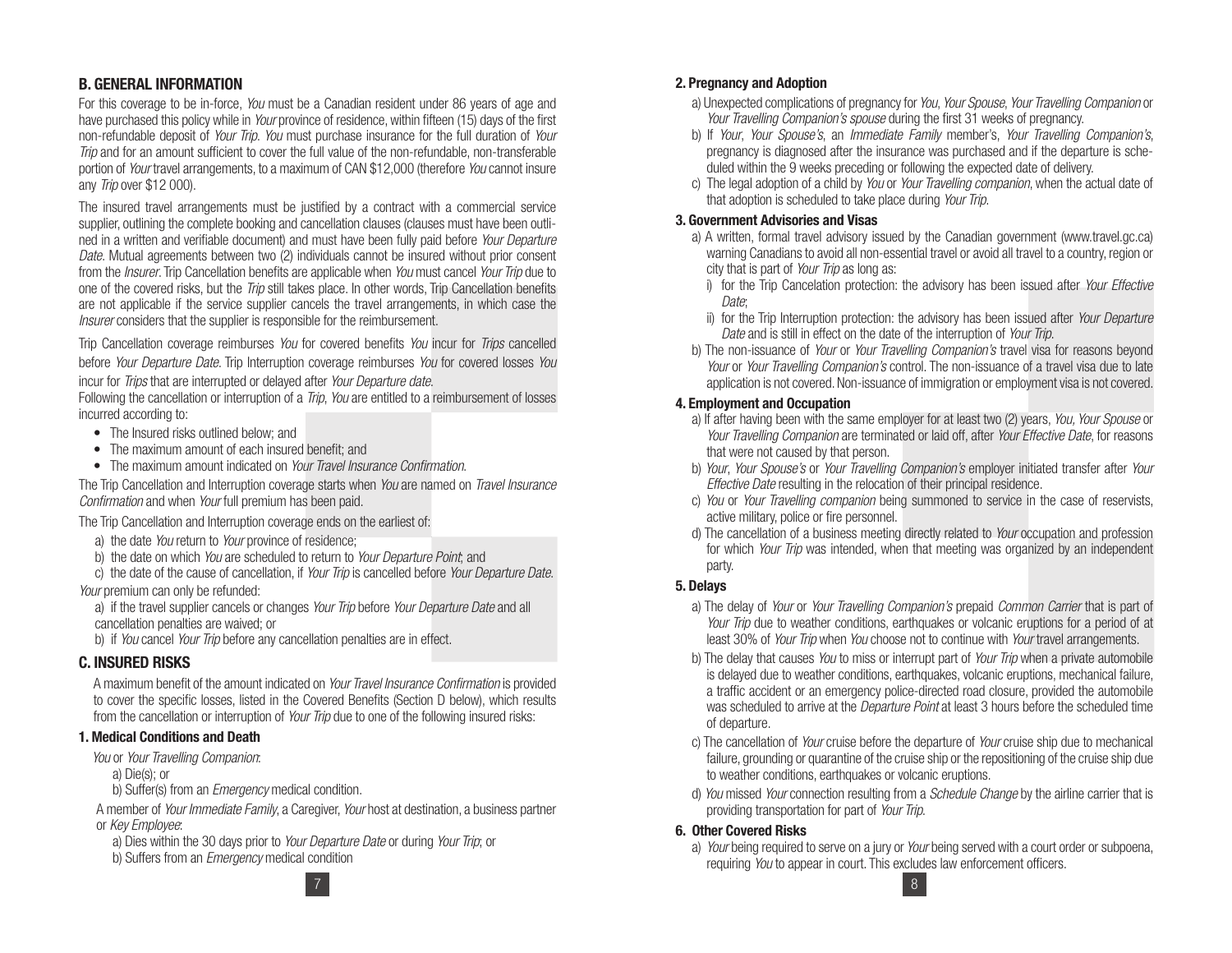- b) You, Your Spouse, Your Children or Your Travelling Companion are quarantined or the transportation vessel being used is hijacked.
- c) You or Your Travelling Companion's principal residence being made uninhabitable because of fire, flood, burglary, vandalism or natural disaster.

d) You or Your Travelling Companion's own place of business becoming inoperative because of fire, flood, burglary, vandalism or natural disaster.

e) You or Your Travelling Companion are victim of a criminal assault within 10 days prior to Your Departure Date. An indictable criminal assault inflicted by You, an Immediate Family member, Travelling Companion or Travelling Companion's family member is not a covered risk under this insurance.

f) The death of Your or Your Travelling Companion's service dog after the purchase of this insurance, when the dog had been included in the travel arrangements.

## **D. COVERED BENEFITS**

When You incur financial losses following one of the insured risks described previously, the *Insu*rer will reimburse, up to the sum insured:

#### **Trip Cancellation Benefits (prior to date and time of departure)**

- 1. The prepaid and non-refundable portion of *Your* travel arrangements, provided that no credits were offered by the service supplier (whether You accepted them or not). This policy does not cover situations for which a credit was offered by a service supplier (whether You accepted it or not). Travel arrangements and tickets must be unused, unusable, and non-transferable to be eligible.
- 2. The additional cost billed by the service supplier resulting from a change in the per-person occupancy rate for prepaid travel arrangements (ex. quadruple occupancy to double), if a Travelling companion's Trip is cancelled for one of the above insured risks and Yours is not.

#### **Trip Interruption Benefits (after date and time of departure)**

- 1. The unused portion of the non-refundable and non-transferable travel arrangement that You paid as part of Your Trip, except for Your prepaid return travel arrangements, provided that no credits were offered by the supplier (whether You accepted them or not);
- 2. The additional cost billed by the service supplier resulting from a change in the per-person occupancy rate for prepaid travel arrangements (ex. quadruple occupancy to double), if a Travelling Companion's Trip is interrupted for one of the above insured risks and Yours is not;
- 3. Reasonable, additional accommodation and transportation expenses up to CAN \$250 per day up to a maximum of three (3) days if a covered risk prevents You from returning on the scheduled return date.
- 4. Reasonable, additional transportation expenses needed to reach Your Departure Point or to travel from the place Your Trip was interrupted to the place where You can rejoin Your Trip.
- 5. Reasonable, additional transportation costs for You to reach Your scheduled destination if You must depart after Your Departure date as a result of one of the above insured risks.

The benefits paid under 4 and 5 above will not exceed the cost of economy airfare via the most direct route on the next available carrier to Your next destination, less any amounts for which You have been reimbursed or credit You have been offered.

## **E. CONDITIONS AND LIMITATIONS**

1. You must purchase insurance for the full value of the non-refundable, non-transferable portion of Your travel arrangements and have purchased this policy within fifteen (15) days of the first non-refundable deposit of Your Trip. The maximum benefit payable under the Trip Cancellation and Interruption insurance is CAN \$12,000. If one of the previous conditions is not met, the policy will be null and void and the premium will be refunded.

- 2. You must cancel Your scheduled Trip with the travel agent or travel supplier on the day the cause of cancellation occurs or on the next business day at the latest. Claim payment will be limited to the cancellation penalties specified in the *Trip* contracts at that time.
- 3. Cancellation or interruption of Your Trip as the result of an *Emergency* medical condition requires written verification from the attending *Physician* in the locality where the *Emer*gency medical condition occurs, complete with the diagnosis and the medical necessity for cancellation or interruption of *Your Trip* and must be completed on the day the cause of cancellation or interruption occurs.

## **F. EXCLUSIONS**

#### **Benefits are not payable under this policy if losses sustained or expenses incurred are the direct or indirect result of any of the following, for:**

- 1. Any Medical Conditions or Changes in the Insured Person's health that have not been Stable and Controlled for a period of three (3) months before the *Effective Date*.
- 2. Any Medical Conditions or events that You are aware of when You book Your Trip, which might reasonably be expected to prevent You from travelling as booked or if You have decided to travel against the advice of a Physician.
- 3. Cosmetic or any other elective surgery or non-emergency consultation or Treatment.
- 4. A Trip undertaken for the purpose of obtaining a diagnosis, on the recommendation of <sup>a</sup> Physician or not, Treatment, surgery, investigation, palliative care, or any alternative therapy, as well as any directly or indirectly related complication.
- 5. Any mental, psychiatric, psychological, psychotic or nervous Medical Condition, including but not limited to depression, anxiety and insomnia.
- 6. Any Accident or Medical Condition, including Symptoms of withdrawal, arising from Your
- chronic use of alcohol, drugs or other intoxicants. Any Accident or Medical Condition arising during Your Trip from the abuse of alcohol, drugs or other intoxicants. Alcohol abuse is defined as having a blood alcohol level in excess of eighty (80) milligrams per one hundred (100) millilitres of blood.
- 7. Suicide, attempted suicide or self-inflicted Injury, whether the Insured Person is declared sane or insane.
- 8. Any *Accident* or *Medical Condition* sustained while participating in:
	- professional or competitive sports, any race or speed contest, gliding, hang-gliding, rock climbing, mountain-climbing which involves the ascent or descent of a mountain requiring the use of specialized equipment including but not limited to crampons, pickaxes, anchors, bolts, carabiners and lead or top-rope anchoring equipment, mountaineering, spelunking, rafting, acrobatic skiing or snowboarding (including kitesurf), bungee jumping, parachuting or other aerial activities or underwater activities using a breathing apparatus (except snorkelling),
	- any activities requiring that You sign an accident waiver and release of liability form or any behaviour involving risk, including but not limited to not following security requirements, not obeying warning signs or entering into restricted zones.
- 9. Any loss resulting from an Accident or Medical Condition sustained while onboard a commercial vehicle, other than as a passenger, or sustained while onboard an aircraft other than as a fare paying passenger on a flight operated by a Common Carrier.
- 10. Any cancellation or interruption resulting from:
	- a) Civil unrest;
	- b) War or acts of war (declared or undeclared) or political instability;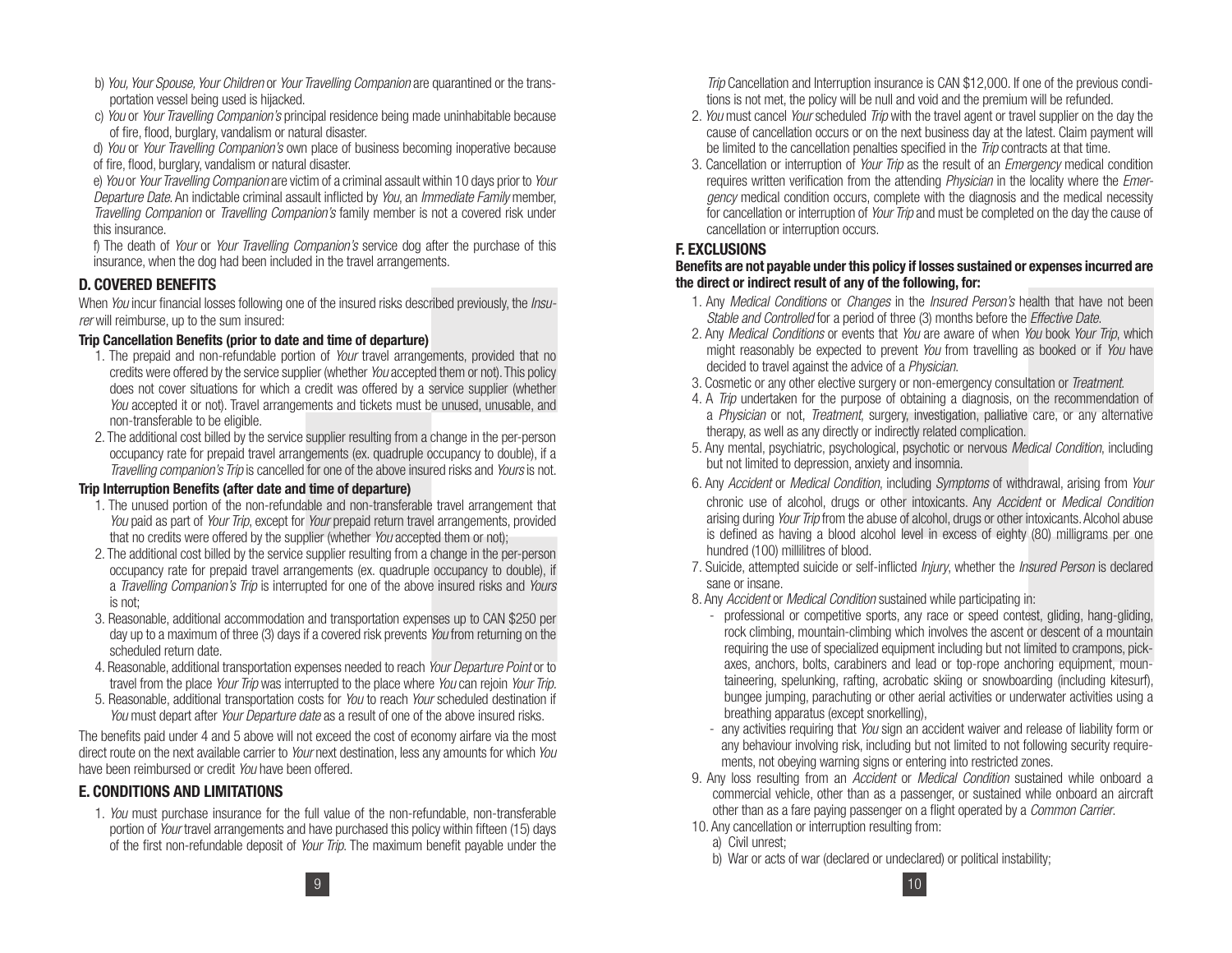- c) Intentional exposure to a peril;
- d) The participation in or intent to commit any criminal or illegal activity by You or Your beneficiary;
- e) A terrorism act.
- 11. Bankruptcy or insolvency of a retail travel agent, agency, tour operator, airline, cruise line or broker.
- 12. Losses recovered or which are recoverable from any other source, including but not limited to, any government program, compensation fund, any private insurance, or any insurance from any other third party, in which cases this insurance acts as second payer.
- 13. Consequential loss of any kind, including loss of enjoyment and financial loss not otherwise specifically covered under this policy.
- 14. Fraud or attempted fraud, concealment or misrepresentation of any material fact affecting this insurance or in connection with the making of any claim.

# **G. HOW TO FILE A CLAIM**

When submitting Your claim please include the following:

- a) An official contract stipulating clearly the booking, cancellation and interruption conditions along with the corresponding penalties applicable, if any.
- b) A medical document fully completed and signed by a legally qualified *Physician* in the locality where the medical condition occurred stating the reason why travel was impossible, the diagnosis and all dates of Treatment.
- c) Copy of death certificate indicating cause of death if cancellation is due to death.
- d) Written evidence of the insured risk which was the cause of cancellation, interruption or delay if cancellation is due to any reason other than sickness, injury or death.
- e) Original unused transport tickets, an electronic copy of the reservation You have made with the travel supplier, and any other itemized copy of any reimbursement You have asked for, including a written confirmation of the applicable penalties and reimbursements made or credit offered by the applicable travel supplier.

# **V. BAGGAGE COVERAGE**

This benefit is included if You have purchased the Non Medical Package. Please refer to Your Travel Insurance Confirmation to determine which coverage You have selected.

# **A. DEFINITIONS**

*"Common Carrier"* - Means an entity licensed to carry paying passengers by land, water or air. *"Departure Date"* - Means the date on which You are scheduled to start Your Trip as shown in Your Travel Insurance Confirmation (using the local time at Your Canadian address).

*"Departure Point"* - Means the city You depart from on the first day of Your Trip.

*"Insurer"* - Means LS-Travel Insurance Company (A 100% owned Humania Assurance Inc. subsidiary).

*"Travel Insurance Confirmation"* - Means the document the Insurer sends You confirming Your insurance policy details based on the information You have provided in Your policy application.

*"Trip"* - Means a trip taken by You during the Policy Period.

*"You" and "Your"* - Each person named on the application for insurance and who is covered under the policy.

## **B. INSURED RISKS AND BENEFITS**

- 1. This insurance covers loss, damage or theft of baggage and personal effects occurring on Your Trip. The maximum amount The *Insurer* will reimburse is CAN \$500 for a single item or set of items and CAN \$1,000 overall under this policy.
- 2. The *Insurer* will reimburse You up to CAN \$200 in total for the cost of replacing Your passport, driver's license, birth certificate or travel visa if lost or stolen during Your Trip.
- 3. The Insurer will reimburse You up to CAN \$400 for the purchase of necessary and essential missing clothing and toiletries if, during Your Trip, Your personal baggage is delayed or misdirected for at least 12 hours by a Common Carrier before returning to Your Departure Point.

# **C. CONDITIONS AND LIMITATIONS**

- 1. In the event an item covered by this insurance is lost or damaged You must:
	- a) Immediately notify law enforcement at the location where the loss has occurred or, if they are not available, the hotel manager, tour guide or transportation authorities. You must inform them of the value and description of Your property and obtain corroborating documentary evidence;
	- b) Immediately take all measures to recover Your property;
	- c) Obtain a police report in the event of stolen baggage or personal effects;
	- d) File written proof of loss with the *Insurer* immediately upon *Your* return to *Your Departure* point. Failure to comply with these conditions will invalidate Your claim.
- 2. All benefits payable to You under this coverage are in excess of any payments provided by a Common Carrier or any other insurance You may have.
- 3. The insurance will pay the lower of:
	- a) The actual purchase price of a similar item; or
	- b) The actual cash value of the item at the time of loss, which includes deduction for depreciation (for items without receipts, a depreciation of 75% will be applied); or
	- c) The cost to repair or replace the item.
- 4. The benefit is payable provided that You have taken all reasonable measures to protect, save and/or recover Your property at all times.

# **D. EXCLUSIONS**

- The following property is not covered:
- 1. Animals;
- 2. Bicycles, skis, snowboards (except when checked with a *Common Carrier*) or any other types of vehicles or conveyances;
- 3. Eyeglasses, sunglasses, contact lenses, hearing aids, artificial teeth and limbs;
- 4. Tickets, keys, money, securities, bullion, stamps, credit cards, documents and deeds; breakage of fragile articles, glass objects;
- 5. Property shipped as freight or shipped prior to Your Departure Date;
- 6. Rugs or carpets of any type;
- 7. Perishables, medicines, perfumes, cosmetics and consumables;
- 8. Property used in trade, business or for the production of income;
- 9. Antiques or collectibles;
- 10. Property that is left behind in a public place or in an unattended vehicle unless the vehicle (including the vehicle's trunk) was securely locked and there were visible marks indicating that the theft occurred as a result of forcible entry; or
- 11. Damage to the property resulting from defective materials or workmanship, ordinary wear and tear, and normal deterioration.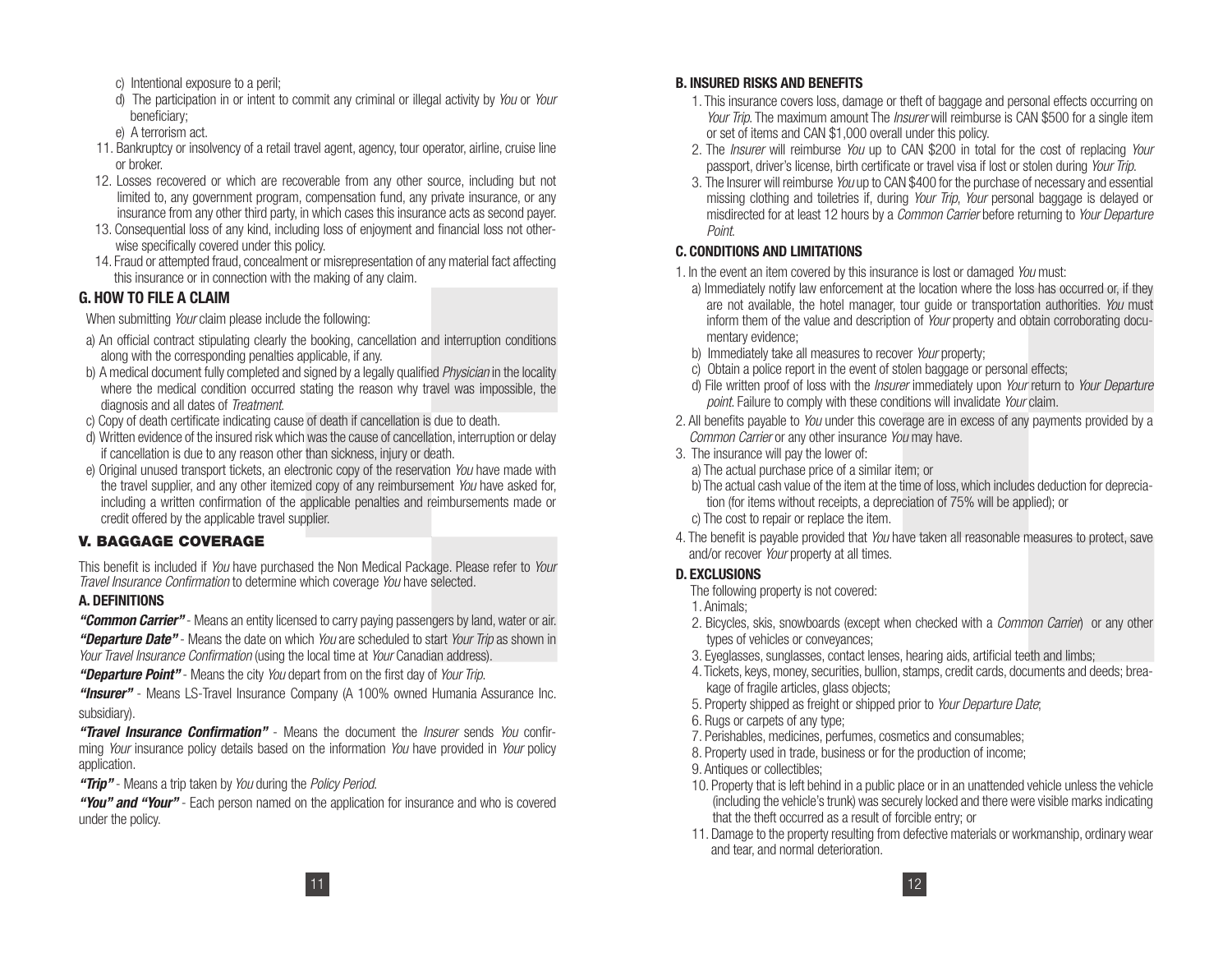#### **E. HOW TO FILE A CLAIM**

When submitting Your Baggage claim please include:

- i. A completed and signed claim form with a brief explanation of the incident leading to the loss and include the police or official report supporting the incident;
- ii. An itemized list detailing the value of all lost or stolen items, together with proof of ownership such as receipts, photos, credit card statements, owners manuals, etc.;
- iii. Copy of correspondence from any other source which may cover this loss, confirming payment or denying liability;
- iv. Copy of airline tickets and itinerary confirming departure and return dates;
- v. Adequate proof of home insurance coverage and/or amount of deductible;
- vi. Any other documents to support Your claim.

Take note that in case of baggage delay, the protection covers necessary and essential items purchased while Your baggage was delayed, as long as You provide the *Insurer* with original receipts of Your purchase along with a written report from the airline confirming that Your luggage was delayed for 12 hours or more.

# **VI. ACCIDENTAL DEATH & DISMEMBERMENT COVERAGE**

This benefit is included if You have purchased the Non Medical package. Please refer to Your Travel Insurance Confirmation to determine which coverage You have selected.

## **A. DEFINITIONS**

*"Accident/Accidental"* - Unintentional and unexpected bodily harm occurring as a result of a sudden external action involving an impact.

*"Common Carrier"* - Means an entity licensed to carry paying passengers by land, water or air. *"Dismemberment"* - Means irrevocable severance of an arm or a leg above the wrist or ankle joint.

"**Injury**" - A sudden bodily wound directly caused by an *Accident* during the policy period and unrelated to a sickness and/or any other cause.

*"Insurer"* - Means LS-Travel Insurance Company (A 100% owned Humania Assurance Inc. subsidiary).

*"Loss of Hearing"* - Means complete and irrecoverable loss of hearing.

*"Loss of Sight"* - Means complete and irrecoverable loss of eyesight.

*"Loss of Speech"* - Means complete and irrecoverable loss of speech.

*"Medical Condition"* - Means any disease, sickness or Injury (including symptoms of undiagnosed conditions).

*"Travel Insurance Confirmation"* - Means the document the Insurer sends You confirming Your insurance policy details based on the information You have provided in Your policy application.

*"Trip"* - Means a trip taken by You during the Policy Period.

*"You" and "Your"* - Each person named on the application for insurance and who is covered under the policy.

## **B. COVERED RISKS**

This benefit provides coverage for death or *Dismemberment* resulting directly from an *Accidental* bodily injury that occurs during Your Trip. The Dismemberment or death must occur within 90 days from the date of the Accident.

The Accident on a Common Carrier while in flight benefit must also occur while You are riding as a passenger:

a) on a plane on a ticketed portion of Your Trip; or

- b) in a limousine or bus service provided by airport or airline authorities; or
- c) in a scheduled helicopter shuttle service as part of Your Trip.

## **C. COVERED BENEFITS**

The *Insurer* will pay 100% of the sum insured for *Accidental* death, multiple *Dismemberment*; the Loss of sight of both eyes, or the Loss of Speech or Loss of Hearing, according to the following applicable Accident description:

The sum insured is one and only one of the following:

- 1. CAN \$100,000 if You have an Accident on a Common Carrier while in flight on Your Trip; or
- 2. CAN \$50,000 if You have an *Accident* on a *Common Carrier* while not in flight on Your Trip; or
- 3. CAN \$10,000 if You have another type of Accident while on Your Trip.

The *Insurer* will pay 50% of the above applicable sum insured for single *Dismemberment* or the Loss of Sight in one eye, according to the applicable Accident description.

# **D. EXCLUSIONS**

#### **Benefits are not payable under this policy if losses sustained or expenses incurred are the direct or indirect result of any of the following, for:**

- 1. Any mental, psychiatric, psychological, psychotic or nervous Medical Condition, including but not limited to depression, anxiety and insomnia.
- 2. Any Accident or Medical Condition, including Symptoms of withdrawal, arising from Your chronic use of alcohol, drugs or other intoxicants. Any Accident or Medical Condition arising during Your Trip from the abuse of alcohol, drugs or other intoxicants. Alcohol abuse is defined as having a blood alcohol level in excess of eighty (80) milligrams per one hundred (100) millilitres of blood.

3. Suicide, attempted suicide or self-inflicted Injury, whether You are declared sane or insane.

- 4. Any Accident or Medical Condition sustained while participating in:
- professional or competitive sports, any race or speed contest, gliding, hang-gliding, rock climbing, mountain-climbing which involves the ascent or descent of a mountain requiring the use of specialized equipment including but not limited to crampons, pick-axes, anchors, bolts, carabiners and lead or top-rope anchoring equipment, mountaineering, spelunking, rafting, acrobatic skiing or snowboarding (including kitesurf), bungee jumping, parachuting or other aerial activities or underwater activities using a breathing apparatus (except snorkelling),
- any activities requiring that You sign an accident waiver and release of liability form or any behaviour involving risk, including but not limited to not following security requirements, not obeying warning signs or entering into restricted zones.
- 5. Any loss resulting from an Accident or Medical Condition sustained while onboard a commercial vehicle, other than as a passenger, or sustained while onboard an aircraft other than as a fare paying passenger on a flight operated by a Common Carrier.
- 6. Any Accident or Medical Condition or death arising from:
	- a) Civil unrest;
	- b) War or acts of war (declared or undeclared) or political instability;
	- c) Intentional exposure to a peril;
	- d) The participation in or intent to commit any criminal or illegal activity by You or Your beneficiary;
	- e) A terrorism act;